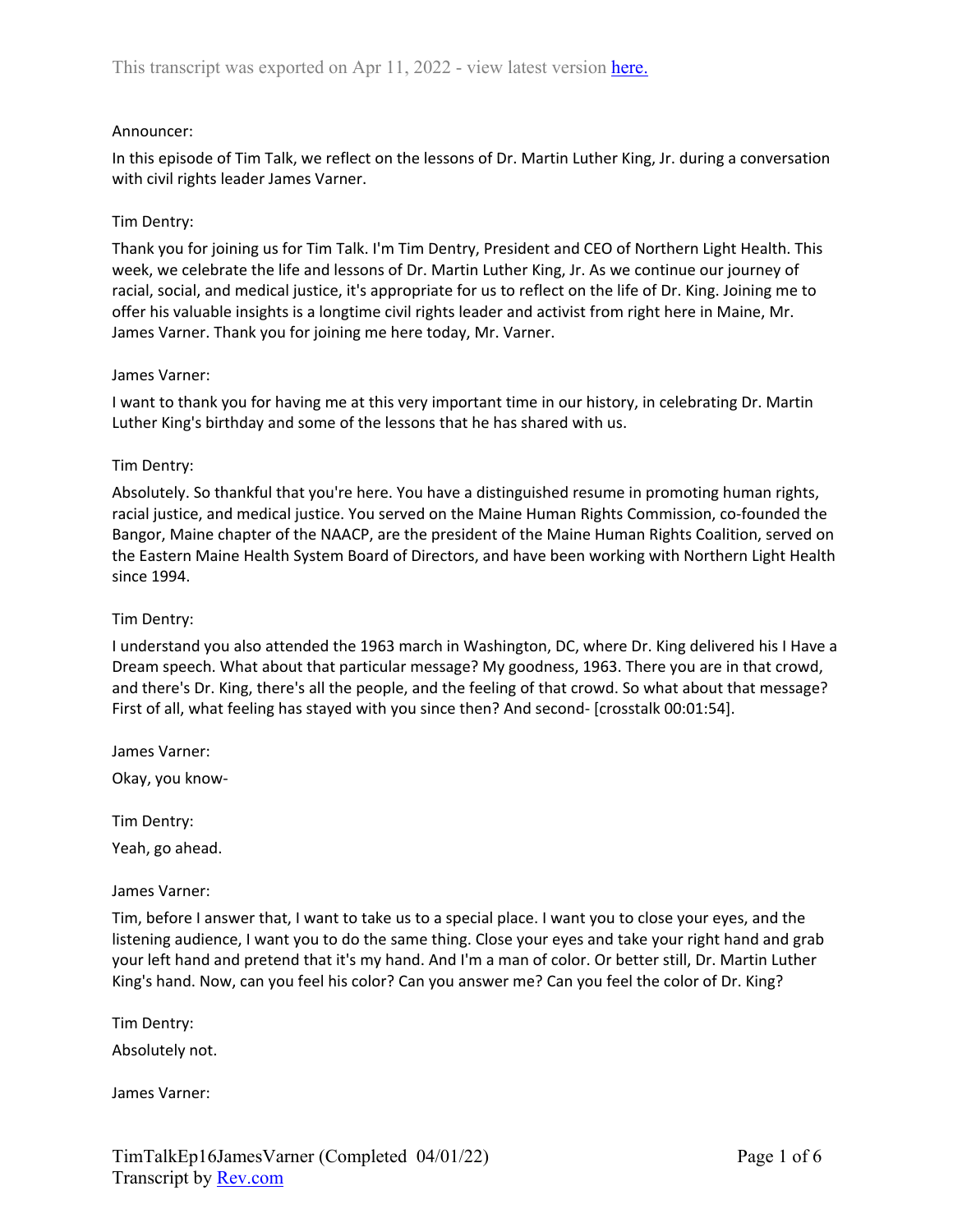### You cannot. Keep feeling that hand. Does that hand feel like your hand? Does it? Answer me.

Tim Dentry:

Does that hand that's grabbing my left hand? Does it feel like my own hand?

James Varner:

Yeah, does it feel like the hand of a loved one?

Tim Dentry:

Yes.

#### James Varner:

Okay. You are holding the hand of a human being. We are defined as mammals. A further classification is homeo sapiens, and that, my friends ... You out there in the listening audience, and you, too, Tim, means that we are human beings. And Dr. King was a human being, and his life matters. And that's what the Black Lives Matter movement is all about, and he was about that.

#### James Varner:

And his speech on that day in 1963 is one of the most powerful speeches, they say, that was ever given. And he talked about the crime that this nation has committed, the crime of slavery. More than 300 years. And he came to collect that debt, and he talked about, in that speech, the pain and suffering that Black people are undergoing. And he talked about, "We come here to Washington, DC on this day to collect an unpaid debt of 300 years of slavery. And we are asking for fair treatment. We should not be denied the opportunity to live where we want to live, in different communities. We are suffering in so many ways."

#### James Varner:

And he laid out a path for us to be able to live together and treat each other the way you want to be treated, and the government had the responsibility to see that Black people have the right to vote, and we are denied that opportunity. That was a very powerful and moving speech, and it has laid out a roadmap for us to follow, and it was all about the Black Lives Movement, which we have today.

#### Tim Dentry:

I was just speaking with another gentleman on one of these podcasts, and this is a gentleman who did so much in his life to help others. He was a physician, a surgeon, and did so much to help with access and with understanding of a clinical condition: how we can all work together to make that a better state. And there were so many parts of that discussion that I really enjoyed, but one is: He boiled it all down to love.

James Varner: Hey, Amen, brother.

Tim Dentry: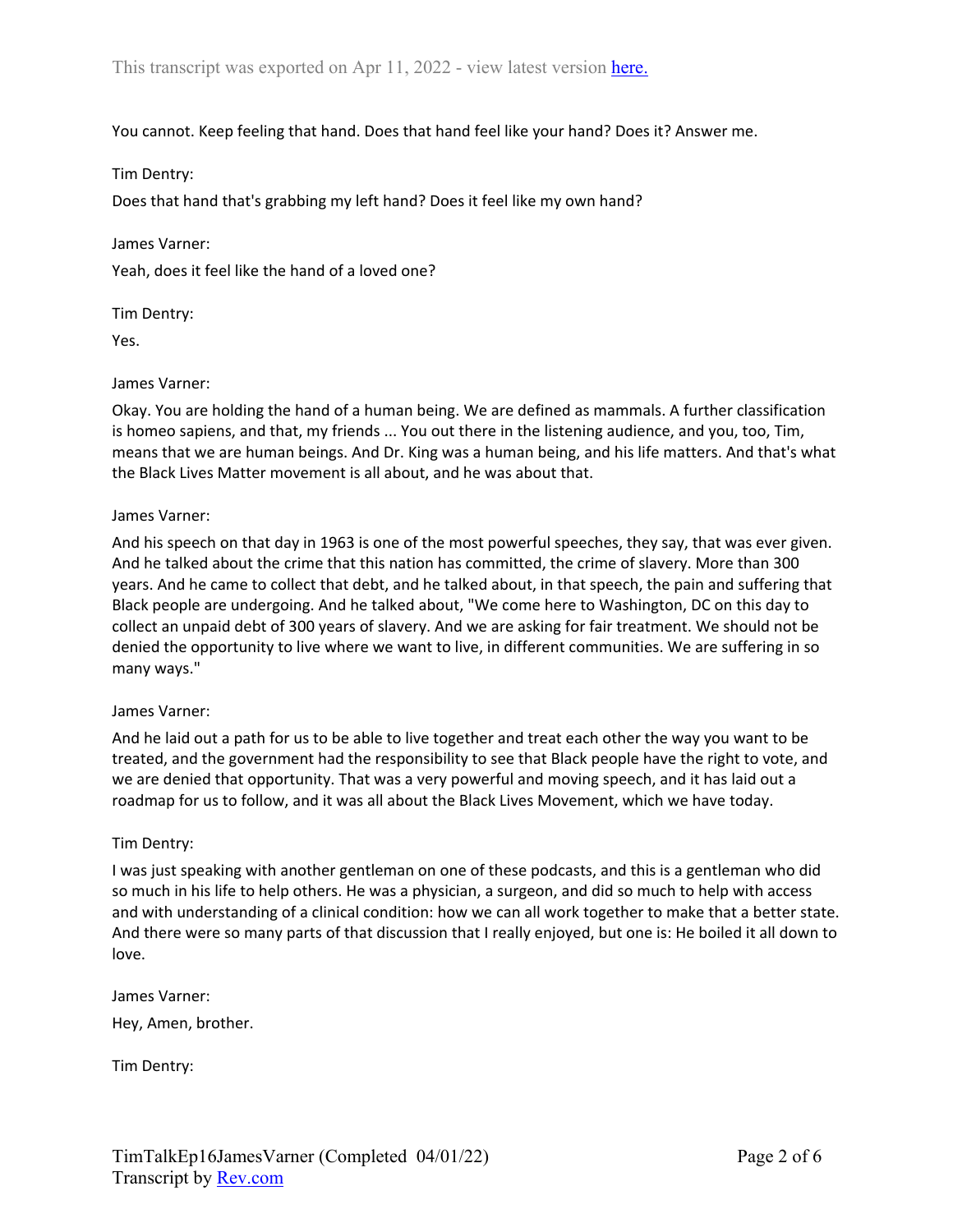It's all about love. So first of all, you just said how you resonate with that. I heard you say that yeah, it all boils down in you, as well, that it's all about love. When you think of that moment in time, Dr. King, that was part of his message. A big part of his message was love. And then all the things that everyone is trying to have a more peaceful life right now, in this moment in time. So I don't know. Connect those dots for me. What does that make you think of?

## James Varner:

Well, basically, we need to think about white privilege. That's really a major problem, and one of the reasons that we are having so much a mistreatment of African-Americans as human beings. I am thinking about Dr. Martin Luther King, and I want to share something with you that sort of addresses that question, and that I came up with. It's a pledge to undo racism and discrimination in America, and I hope that you can be a part of using this pledge.

### James Varner:

And it says, "I pledge first to take a look at my own racist attitudes, behaviors, and thinking, which I may have unconsciously acquired over my lifetime, from the media, home, workplace, and educational system."

### James Varner:

"Two, I pledge to share, whenever possible, the 1995 findings of the genetic discovery, through the scientific study of DNA, which proved that all beings originate from the same strain of life, thus making us all related as brothers and sisters who share a common heritage."

### James Varner:

"Three, I pledge to treat all human beings, regardless of their origin, as I want to be treated, and as I want my own family and loved ones treated."

### James Varner:

"I pledge to stress the beauty and diversity of having a respect for all human beings, regardless of where their homes might be, in school, at my workplace, and socially."

### James Varner:

"Five, I pledge, to the best of my ability, to work daily to combat racism where I see it."

### James Varner:

"Six, I pledge to help form coalitions, whenever possible, with religious, educational, service, and social organizations, to discuss and work toward the elimination of all traces of personal and institutional racism, discrimination toward others who seem different from myself, with regard to race, color, sex, creed, national origin, disability, sexual orientation, or human or male sexual preferences."

### James Varner:

"I pledge, as I am sojourning, to treat the earth and all living creatures with respect and care."

James Varner: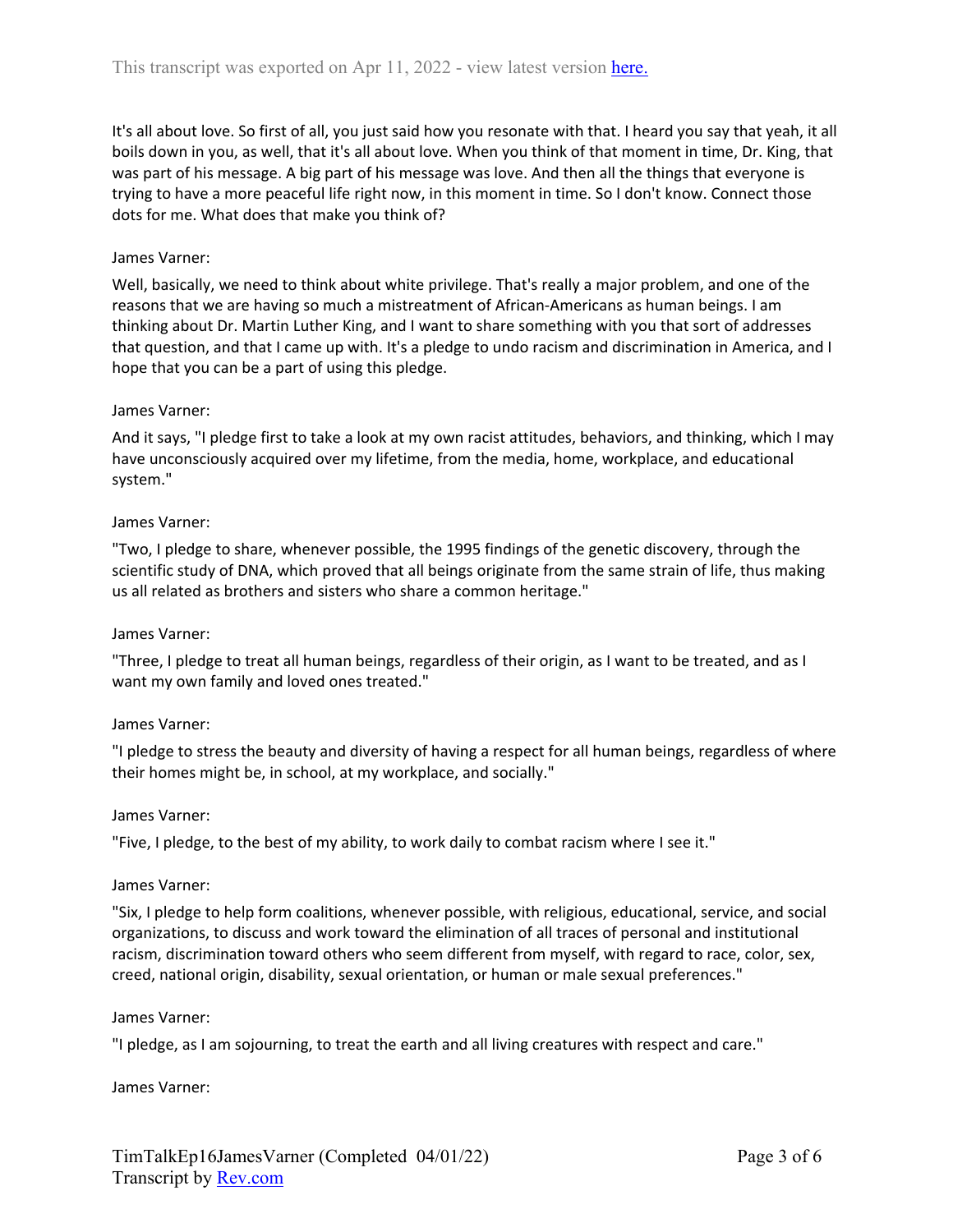And I'm sure that this is something that Dr. King would endorse and something that we can make a part of our lives. And we have a responsibility to endorse fair treatment of African-Americans, just like any other human being. And this thing of birth. Think about it for a moment: We don't have any control over who we are born to be. You could have been born to be me, and I could have been born to be you. Therefore, we deserve to have, I think, all the same treatment. And Dr. King, oh, thank goodness for him. I just feel so sad when I think about his life and what a beautiful individual he was and the fact that he was assassinated because of what he was doing to bring about love.

## James Varner:

So let us pick up his cross. Let us continue his work, and let us understand this Black Lives Matter Movement and the reason why it exists. It is not saying that Black people are any better than any other people. It is saying we are the same, as human beings, and we deserve to have the same treatment as other human beings, regardless of the color of their skin. And it is the opposite of what white privilege is doing, which says that you, as a person being white, you deserve some special treatment.

## James Varner:

If you are driving in an automobile, you're not stopped because of the color of the skin, but I am stopped because of the color of skin. We just need to be inspired by Dr. King's life and his dream for this country. His dream for this country, where in that speech, he says, "One day, we will sit down at the table of justice, and little Black boys and Black girls and white boys and white girls, will sit down at the table of justice and love one another, to realize that we're all the same and we all should have the right and the privilege that every human being is entitled to, under the Constitution of the United States of America."

### James Varner:

So I ask you out there to stop and think about Dr. Martin Luther King's life and his dream for America. I want you to think about the responsibility that you have as a human being, to give life to that dream of Dr. Martin Luther King, Jr. And really am thankful of this opportunity to be here and to share some thoughts to do those things. So I'm thankful to be here sitting and talking with you, Tim.

### Tim Dentry:

Terrific. I really appreciate that, Mr. Varner, and you know what? You handed me a copy, when we met last week, of that pledge, and I really studied that. And as I'm listening to you, I was reflecting on that even more. And there are a couple of things, if I could share with you, things that really struck home with me, drove home with me.

### Tim Dentry:

One is I want to take a look at my own attitudes, behavior, and thinking, because it's the micro kinds of things, sometimes, that we all need to make ourselves more aware of. I think there are so many great, well-meaning people in our society, definitely in our organization, and those that I love, and those that I don't know as well, but I'm trying to get to know, as the new CEO of Northern Light Health. But I've just found that the more I take a hard look at my own attitudes and behaviors and taking it down at the micro level. And I love Maya Angelou's famous quote: "It's not what you do that stays with people, not how you act that makes people. It's how you make them feel."

Tim Dentry: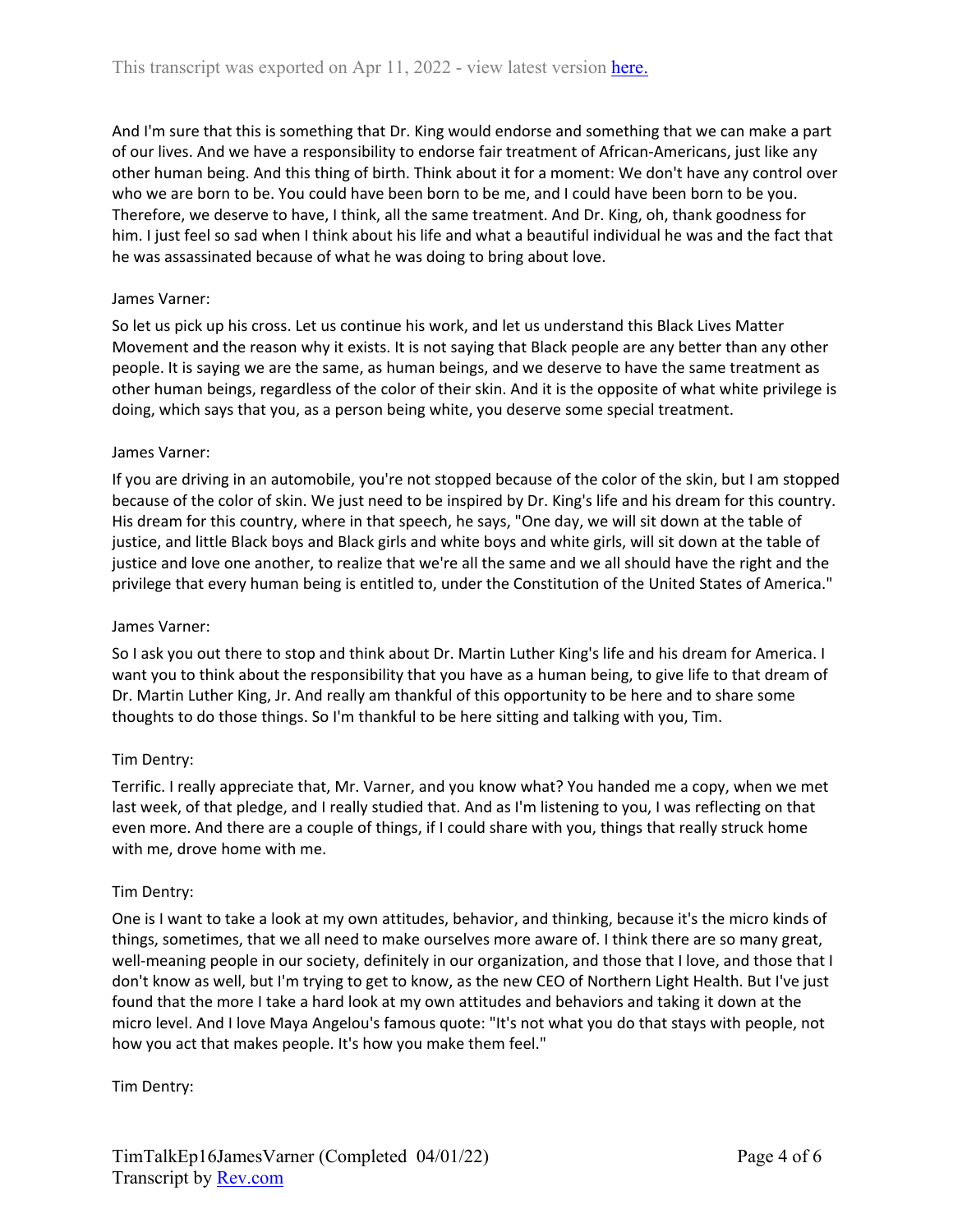And there are a lot of micro ways in which you can make people feel not so great. And so be really tuned into that, and really reinforce that, because our organization, Northern Light Health here in Maine, we're in the caring business. That's what we do: We provide care. And it's got to be holistic, the whole person, and so you got to be able to make sure that you're connecting in a ways that does relate, as brothers and sisters with a common heritage. That's part of your pledge: Treat people as you want to be treated.

### James Varner:

Amen to that, brother.

## Tim Dentry:

I mean, whose moms and dads didn't teach all of us, when we were little kids? That was the holy rule, right? Treat others as you expect to be treated.

## Tim Dentry:

I want to spend a second, too, on the beauty of diversity, because I think I might have mentioned with you that in more than a decade before I came here to Northern Light Health, about four years ago, I was with two organizations. They were international organizations. They're based here in the US, but I spent two years in Ethiopia, helping to rebuild their hospital infrastructure. And then I spent about nine years doing other international things with Johns Hopkins International, and I lived in the Arab world for six years. So I had that experience for a decade before I came back to America, here to Maine, to be in African culture and be in Arabic culture.

# Tim Dentry:

And the joy of learning about other people's cultures and thoughts and that kind of thing. And also, frankly, to be a minority in both of those situations, but embraced as if I was some VIP, which I didn't consider myself to be whatsoever, but they treated me that way. I can remember being invited into homes, for example, in Ethiopia, and this would be a one or two-room kind of thing, with a lot of people that lived there.

# Tim Dentry:

And I remember being invited to the dinner, and we'd be talking, having fun. And they would put a plate of food in front of me, and then they'd all sit back. And I was like, "Well, are we all eating together?" Well, no, I was their deeply-respected, invited guest, and the guest has to eat first, and then they eat. And to this minute, I'm blown away, recalling that, because that's love. That's deep respect. Here, I'm the minority, and they're saying, "Here's our food, and we're not going to eat until you're satisfied."

# Tim Dentry:

So you know what? And so the beauty of diversity is those are the exact words in your pledge, and that really just drives home with me very, very deeply and very personally.

### James Varner:

It's such a good, good, good feeling to be able to love another human being. I know I feel good when I treat someone in a loving way. It warms my heart when I do that. And take the lead from Dr. Martin